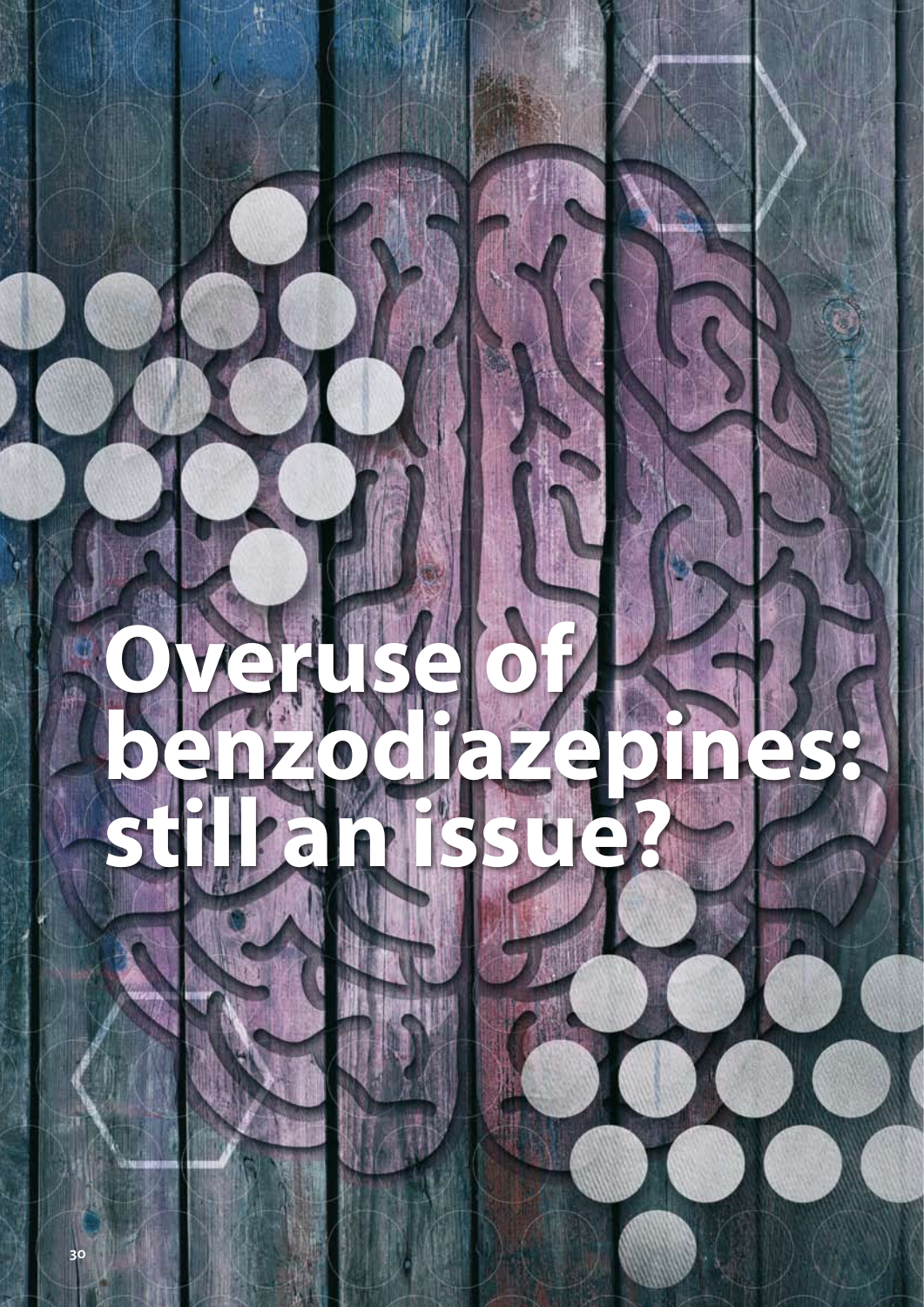*Benzodiazepines may be considered as a short-term treatment for insomnia and anxiety; zopiclone, a benzodiazepine-like medicine, is indicated for the treatment of insomnia only. Benzodiazepines are also used in the treatment of epilepsy and as sedatives during medical procedures. Long-term use of these medicines for insomnia or anxiety is discouraged as they are associated with dependency, an increased risk of falls and dementia in elderly people, cognitive difficulties and an increased risk of motor vehicle accidents. Data from New Zealand show that patients are currently being prescribed large volumes of benzodiazepines and zopiclone.* 

Benzodiazepines and benzodiazepine-like hypnotics and anxiolytics are medicines which bring about a state of sedation, increased sleepiness, relaxation and impaired memory formation, depending on the drug and formulation used. Benzodiazepine-like hypnotics are often referred to as z-drugs due to the alliteration in their naming (zopiclone, zolpidem, zaleplon) and indication as hypnotics. Zopiclone is the only z-drug available in New Zealand. Benzodiazepines are Class C controlled drugs; zopiclone is not a controlled drug.

# **Benzodiazepines and zopiclone are used frequently in New Zealand**

New Zealand pharmaceutical dispensing data shows that zopiclone is the most widely used funded hypnotic medicine. The number of patients dispensed zopiclone in 2013/14 was approximately equal to the total number of patients dispensed any benzodiazepine.<sup>1</sup> Zopiclone was the 14th highest volume medicine dispensed in New Zealand in 2013/14, with 120.2 dispensings (initial) per 1000 registered patients.<sup>1</sup> In comparison, there were 30.8 dispensings of lorazepam per 1000 registered patients in 2013/14 and 25.6 dispensings of diazepam; the two highest volume benzodiazepines dispensed.<sup>1</sup>

Benzodiazepine and zopiclone use in New Zealand is particularly prevalent in older people. A study on dispensing rates in 2011/2012 found that on average one in ten people aged 65 years and over, and one in five people aged 85 years and over, were dispensed a benzodiazepine in any quarter over this time period.<sup>2</sup> A recent assessment of medicine use in older people living in the community in New Zealand involved interviews with 316 participants aged 75 years and over. This study identified that 15% of participants were likely to be inappropriately using benzodiazepines and 9% inappropriately using zopiclone.<sup>3</sup> Inappropriate use included patients prescribed benzodiazepines long-term, at high-doses or using long-acting formulations, which should be avoided in elderly people.

# **Large volumes of benzodiazepines and zopiclone are being dispensed**

Analysis of New Zealand dispensing data shows that there are many patients being prescribed large quantities of benzodiazepines and zopiclone (for any indication). It is uncertain to what extent these medicines are being used by the patients for whom they are prescribed, as opposed to being stockpiled, shared or even on-sold.

### **Zopiclone use in 2013**

The recommended dosing regimen of zopiclone is up to one tablet (7.5 mg) at night, for a period of up to four weeks.<sup>4</sup> Therefore a patient could be dispensed up to 28 tablets for a single short course of use.

Among patients dispensed zopiclone in 2013:<sup>5</sup>

- 50% were dispensed 30 tablets or less
- 27% were dispensed between 30 and 150 tablets
- 23% were dispensed over 150 tablets (a total of 44,365 patients)

This suggests that half of patients were dispensed more zopiclone than is necessary for one treatment course in a one year period. While patients should only take zopiclone or benzodiazepines short-term for the treatment of insomnia, there are no clear clinical guidelines regarding an appropriate medicine-free interval before another short course is tried. Patients dispensed a large volume of tablets in one year may have taken several short courses of zopiclone, or may have been taking zopiclone on an as required ongoing basis throughout the year. Almost one-quarter of patients dispensed zopiclone received more than 150 tablets; this is the equivalent of (assuming the patient is taking one tablet, daily, as indicated):

- One tablet per day for at least five months if taken continuously
- At least three tablets per week taken over the entire year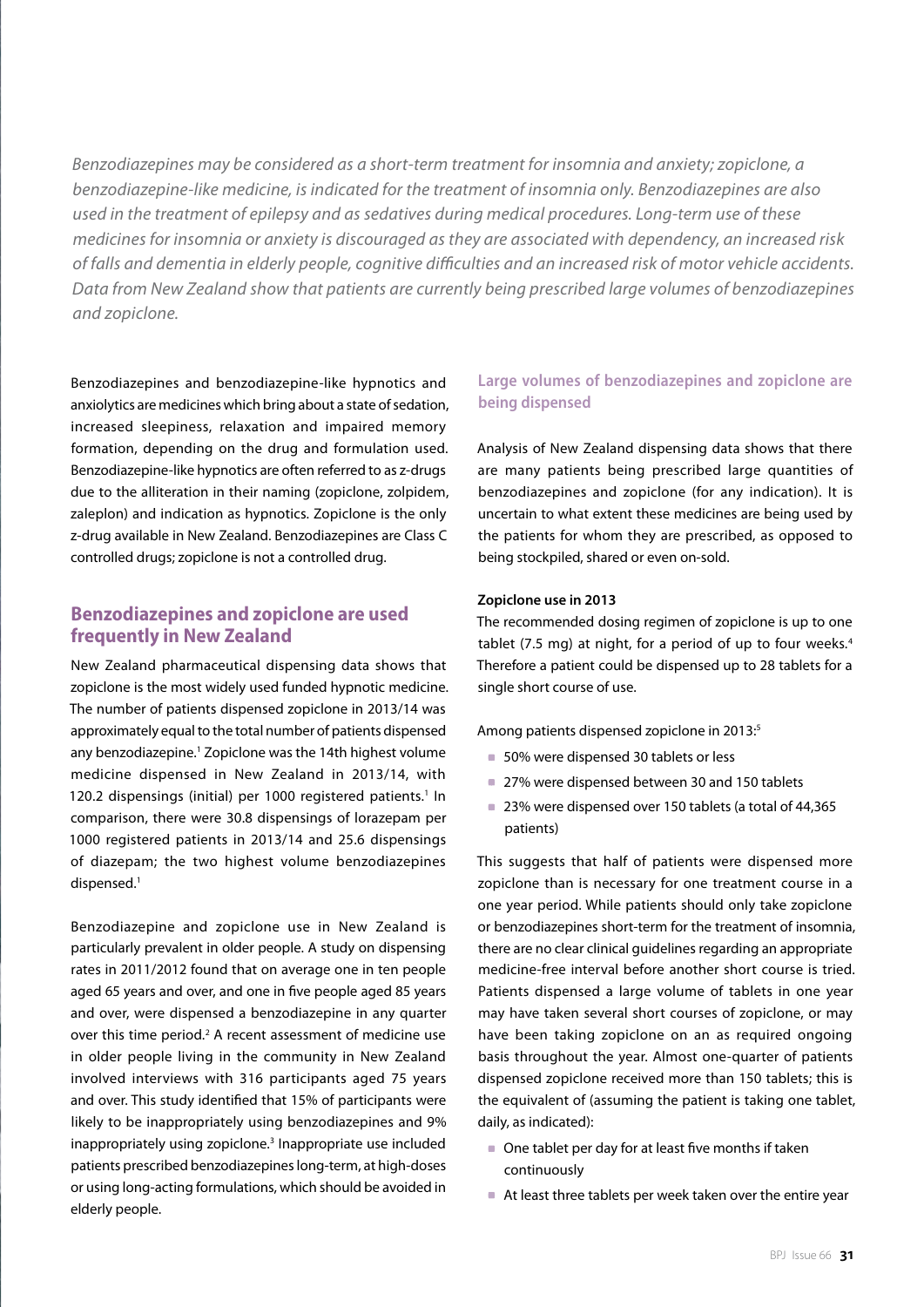There were 944 patients who received over 900 zopiclone tablets in 2013.<sup>5</sup>

Similar trends of dispensing are seen for triazolam and temazepam, benzodiazepines which are indicated for shortterm use in the treatment of patients with insomnia (Table 1).

# **Prescribing points for benzodiazepines and zopiclone for insomnia or anxiety**

Prescriptions for benzodiazepines or zopiclone should be written to take account of the risk of uncontrolled and escalating use, e.g. limited quantities with regular review. Prescribers should be vigilant for drug-seeking behaviour, such as early requests for repeat prescriptions.

 $\bigoplus$  For further information, see: "Prescription drug misuse: How to identify and manage drug seekers", BPJ 16 (Sep, 2008).

Prior to starting the medicine, patients should be given information about adverse effects, and understand that they are for short-term use only (if prescribed for insomnia or generalised anxiety) and educated about the importance of not becoming reliant on these medicines. Consider a treatment contract which covers treatment duration, dose parameters, outcome measures, adverse effects and review dates. This helps the patient to understand the expectations of their treatment and provides a safeguard for the clinician to avoid escalation of prescribing.

Prescription of benzodiazepines and zopiclone needs to be carefully considered as patients may perceive that the rapid symptom relief that is often gained when using these medicines outweighs any adverse effects and risks. Patients may be less willing to try other treatments that are not as instantly gratifying, such as SSRIs for anxiety or non-medical interventions for insomnia, but these are likely to be safer and more appropriate in the long-term.

#### **For the treatment of anxiety**

Benzodiazepines:

- Should not be routinely used to treat anxiety disorder unless there are specific reasons to believe they could offer short-term benefit6
- Are not recommended for the treatment of stress following a traumatic event<sup>7</sup>
- Are only recommended for short-term use

In addition to psychological support and counselling, pharmacological treatment options for anxiety include SSRIs, tricyclic antidepressants, buspirone and benzodiazepines. When considering prescribing benzodiazepines to a patient for short-term benefit, this should be balanced against the risk that even a brief prescription may encourage the patient to become reliant on a medicine to manage their anxiety. This may deter commitment to later psychological intervention.

 $\mathbb{G}$  For further information, see: "Generalised anxiety disorder in adults", BPJ 25 (Dec, 2009).

|                                                                 | Zopiclone                                                                     | Temazepam                                                                          | <b>Triazolam</b>                                                                                           |
|-----------------------------------------------------------------|-------------------------------------------------------------------------------|------------------------------------------------------------------------------------|------------------------------------------------------------------------------------------------------------|
| Recommended volume of<br>tablets for one course of<br>treatment | Up to 28 tablets:<br>7.5 mg at night, for up to four<br>weeks; 7.5 mg tablets | Up to 84 tablets:<br>$10 - 30$ mg at night, for up to<br>four weeks; 10 mg tablets | Up to 20 tablets:<br>125 – 250 micrograms at<br>night, for up to ten days; 125<br>or 250 microgram tablets |
| $\leq$ 30 tablets                                               | 50.2% (97585)                                                                 | 51.5% (14130)                                                                      | 39.2% (10150)                                                                                              |
| 31-90 tablets                                                   | 19.5% (37868)                                                                 | 18.8% (5161)                                                                       | 20.2% (5223)                                                                                               |
| 91-150 tablets                                                  | 7.5% (14585)                                                                  | 6.5% (1790)                                                                        | $8.7\%$ (2253)                                                                                             |
| 151–300 tablets                                                 | 10.1% (19663)                                                                 | 7.8% (2131)                                                                        | 11.6% (3006)                                                                                               |
| $>$ 300 tablets                                                 | 12.7% (24702)                                                                 | 15.4% (4236)                                                                       | 20.4% (5273)                                                                                               |

Table 1: The % (number) of patients dispensed zopiclone, temazepam or triazolam in 2013, by volume<sup>4, 5</sup>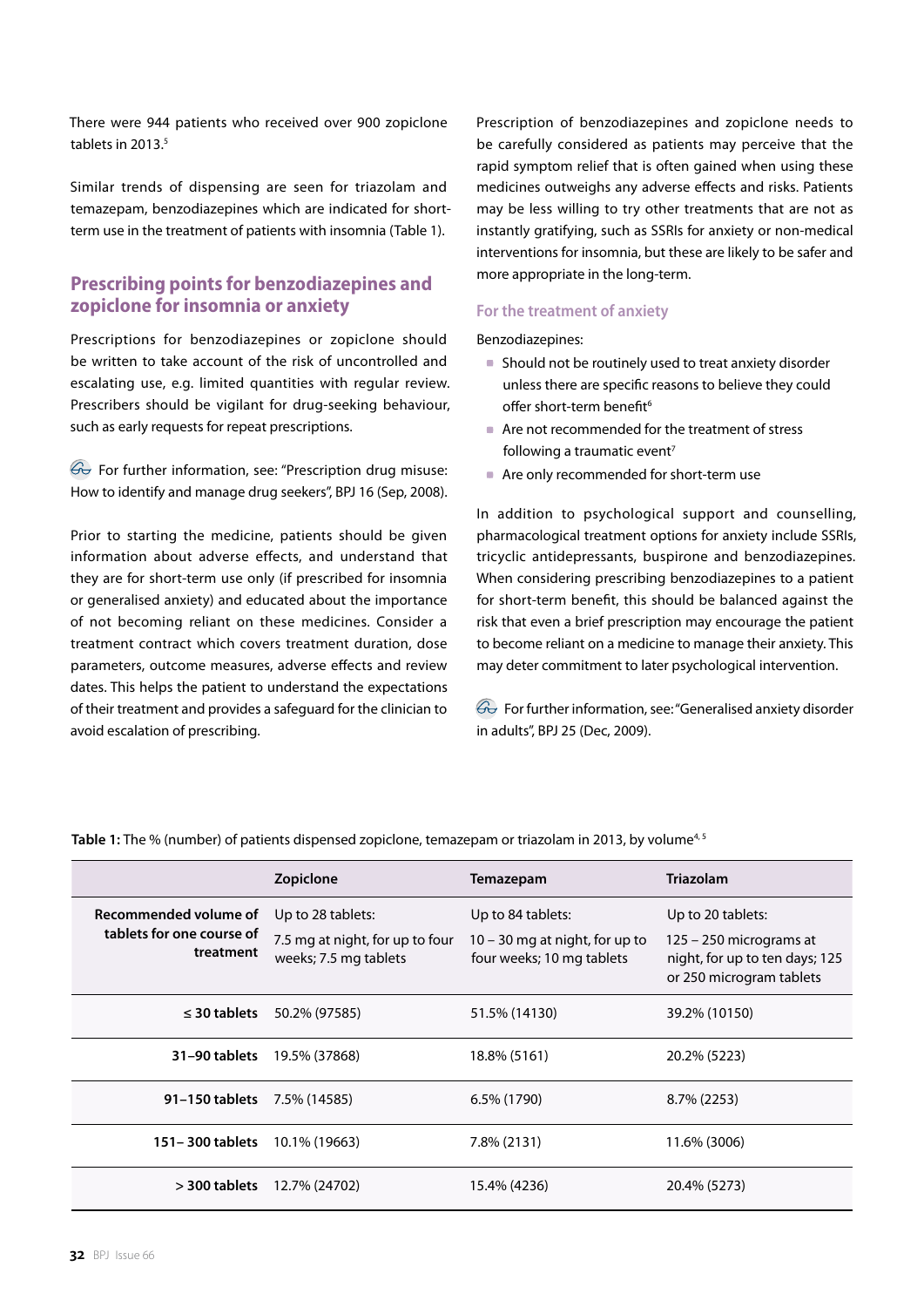**Table 2:** Key prescribing information for benzodiazepines and zopiclone approved in New Zealand for the treatment of insomnia and anxiety.4

| Key medical indication for use in primary care | Half life <sup>a</sup> | Recommended dose for healthy adults <sup>b</sup> |
|------------------------------------------------|------------------------|--------------------------------------------------|
| Insomnia                                       |                        |                                                  |
| Diazepam                                       | long                   | 5 - 15 mg at bedtime (insomnia)                  |
| Lorazepam                                      | medium                 | 1 – 2 mg at bedtime (insomnia)                   |
| Lormetazepam <sup>c</sup>                      | medium                 | $0.5 - 1.5$ mg at bedtime                        |
| Nitrazepam                                     | long                   | 5 - 10 mg at bedtime                             |
| Temazepam                                      | short                  | 10 - 30 mg half an hour before bedtime           |
| Triazolam <sup>c</sup>                         | short                  | 125 - 250 micrograms at bedtime                  |
| Zopiclone                                      | short                  | $3.75 - 7.5$ mg at bedtime                       |
| Anxiety                                        |                        |                                                  |
| Alprazolam                                     | short                  | $0.5 - 4.5$ mg daily                             |
| Diazepam                                       | long                   | 15 - 30 mg daily (anxiety)                       |
| Lorazepam                                      | medium                 | $1 - 4$ mg (anxiety)                             |
| Oxazepam                                       | short                  | 30 - 120 mg daily                                |

a Half-life definitions – short: less than 12 hours, medium: 12 – 24 hours, long: >24 hours. Half-life is likely to be longer in elderly or patients with renal impairment. The use of benzodiazepines with long half lives is not recommended in elderly patients.

b Elderly patients or those with co-morbidities such as renal impairment may require lower doses, often recommended as half the normal adult dose, see New Zealand Formulary for more details

c Partly subsidised; all other medicines in the table are fully subsidised

N.B. Clonazepam is not included in this table as its approved indication is for the treatment of epilepsy. However, in practice some clinicians use clonazepam to treat anxiety. It is a long-acting benzodiazepine; NZF does not list a dose for use in anxiety.

N.B. Benzodiazepines may be considered for reducing anxiety associated with breathlessness in patients during end-of-life care, if non-pharmacological treatments and morphine have not been effective.

 $\mathbb{G}$  For further information, see: "Managing breathlessness in palliative care", BPJ 47 (Oct, 2012).

### **For the treatment of insomnia**

Benzodiazepines and zopiclone are not preferred treatment options, because:

Cognitive-behavioural approaches (e.g. "sleep hygiene") have high levels of efficacy, are supported by a good evidence base, and achieve better outcomes in the long-term<sup>8</sup>

■ Benzodiazepines are known to alter sleep architecture, with a reduced amount of time spent in slow wave sleep, reducing overall sleep quality compared to the equivalent duration of sleep achieved by cognitivebehavioural approaches<sup>9</sup>

If a benzodiazepine or zopiclone is being considered, because other interventions have been unsuccessful, a short-acting preparation should be chosen (Table 2) and prescribed at the lowest effective dose for a short duration; no more than four weeks, and preferably five to ten days.

For further information, see: "Managing insomnia", BPJ 14 (Jun, 2008).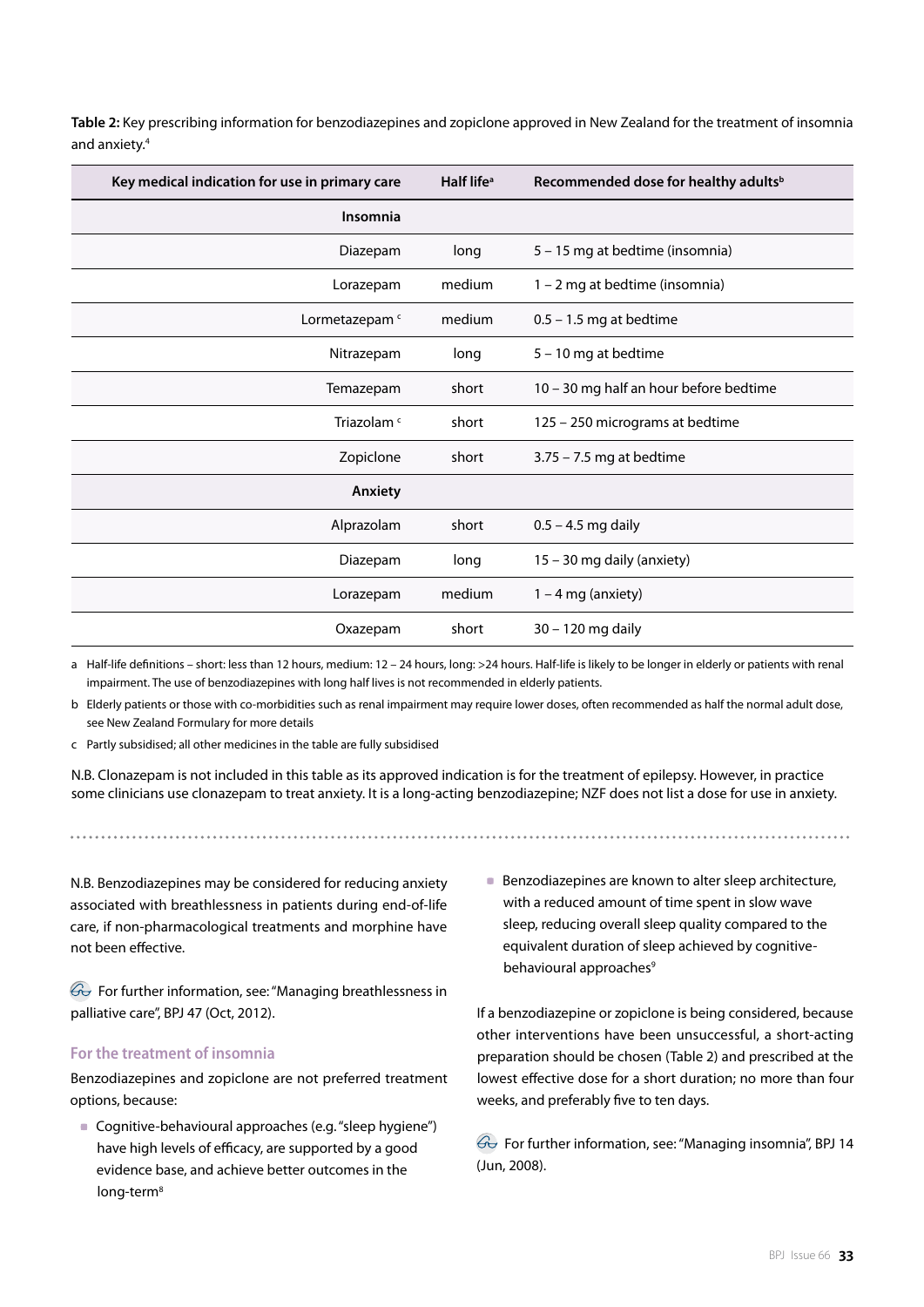# **Adverse effects of hypnotics can range from subtle to serious**

Benzodiazepines and zopiclone can cause a range of adverse effects, which include:<sup>10</sup>

- Vertigo
- Muscle weakness
- **Effects on cognition**
- Dependency
- Increased risk of dementia and possible increased risk of Alzheimer's disease<sup>11, 12</sup>
- Sleep automatism (in the case of z-drugs), including food binging, and even driving, while still asleep or in a sleep-like state

These adverse effects can lead to clinical outcomes, such as an increased risk of falls, and increased risk of motor vehicle accidents.10 There is some evidence that discontinuing the benzodiazepine or zopiclone reverses some of these effects, e.g. improvements in motor performance,<sup>13</sup> cognition,<sup>13</sup> and a reduction in dementia risk.<sup>11</sup>

Concomitant use of benzodiazepines or zopiclone with opioids or alcohol increases many risks, such as lack of judgement, sexual disinhibition, criminal activity and fatal overdose.

**Elderly patients** have reduced clearance of medicines from their body and are likely to need a lower dose of benzodiazepines or zopiclone to minimise adverse effects, such as half the normal adult dose. Benzodiazepines with a long half-life, e.g. diazepam and nitrazepam (Table 2), should be avoided due to an increased risk of falls with next-day drowsiness. Particular care needs to be taken with diazepam, which has both a long half-life and active metabolites.<sup>10</sup>

# **Withdrawing patients from long-term use of benzodiazepines or zopiclone**

Strategies to encourage patients to stop a benzodiazepine or zopiclone should involve attempting to realign their perceptions of risks and benefits. Interventions which can be used in primary care to help change the way people perceive these medicines, and have been reported to increase rates of stopping hypnotic use, include:14

- Patient education with information brochures or booklets about discontinuing benzodiazepines, e.g.:
	- "Stopping benzodiazepines and Z-drugs" available from:

**http://medical.cdn.patient.co.uk/pdf/4638.pdf**

■ "Benzodiazepines (tranquillisers and sleeping pills)", available from:

## **www.reconnexion.org.au/secure/downloadfile. asp?fileid=1015143**

- Regular follow-up letters to patients informing or reminding them of the risks of benzodiazepine use and the benefits of withdrawal
- Fortnightly consultations during withdrawal
- **Psychological support: counselling or referral to** psychological support services **substantially improves rates of discontinuation** over and above patient education or follow-up approaches

## **Withdrawal should be "slow but sure"**

Rapid withdrawal of benzodiazepines is associated with an increased risk of seizures, therefore patients should be counselled against stopping their medicine abruptly.

Acute withdrawal can result in physiological and psychological effects, and a dose reduction strategy that aims to gradually wean patients off benzodiazepines and zopiclone is best practice. A gradual taper has been shown to improve the rate of successful discontinuation and avoid effects of withdrawal.15 There is little evidence, however, of how frequently doses should be reduced, by how much, or the desired overall duration of weaning off these medicines.

Usual recommendations for benzodiazepine or zopiclone withdrawal are: 16

- Dose reductions every one to two weeks, e.g. 10-15% of the initial dose depending on current dose and tablet strength/formulation
- **Provide documentation of the treatment plan so that** both patient and clinician can keep track of the planned reduction strategy. This is especially useful for patients who may be experiencing cognitive adverse effects.
- **Monitor patient progress with frequent contact**
- Be flexible adjust reduction intervals according to how well a patient is tolerating the process. Some patients may manage a relatively quick reduction while others require a longer withdrawal process.
- If patients are experiencing difficulty, encourage them to remain on the lower dose they have achieved at that point, rather than increase the dose again. Recommence dose reduction when the patient feels able to resume.
- Patients should expect the possible occurrence of tremor, irritability, insomnia and anxiety during withdrawal stages, but these symptoms should alleviate once the withdrawal process is complete
- **For patients with ongoing symptoms of anxiety**